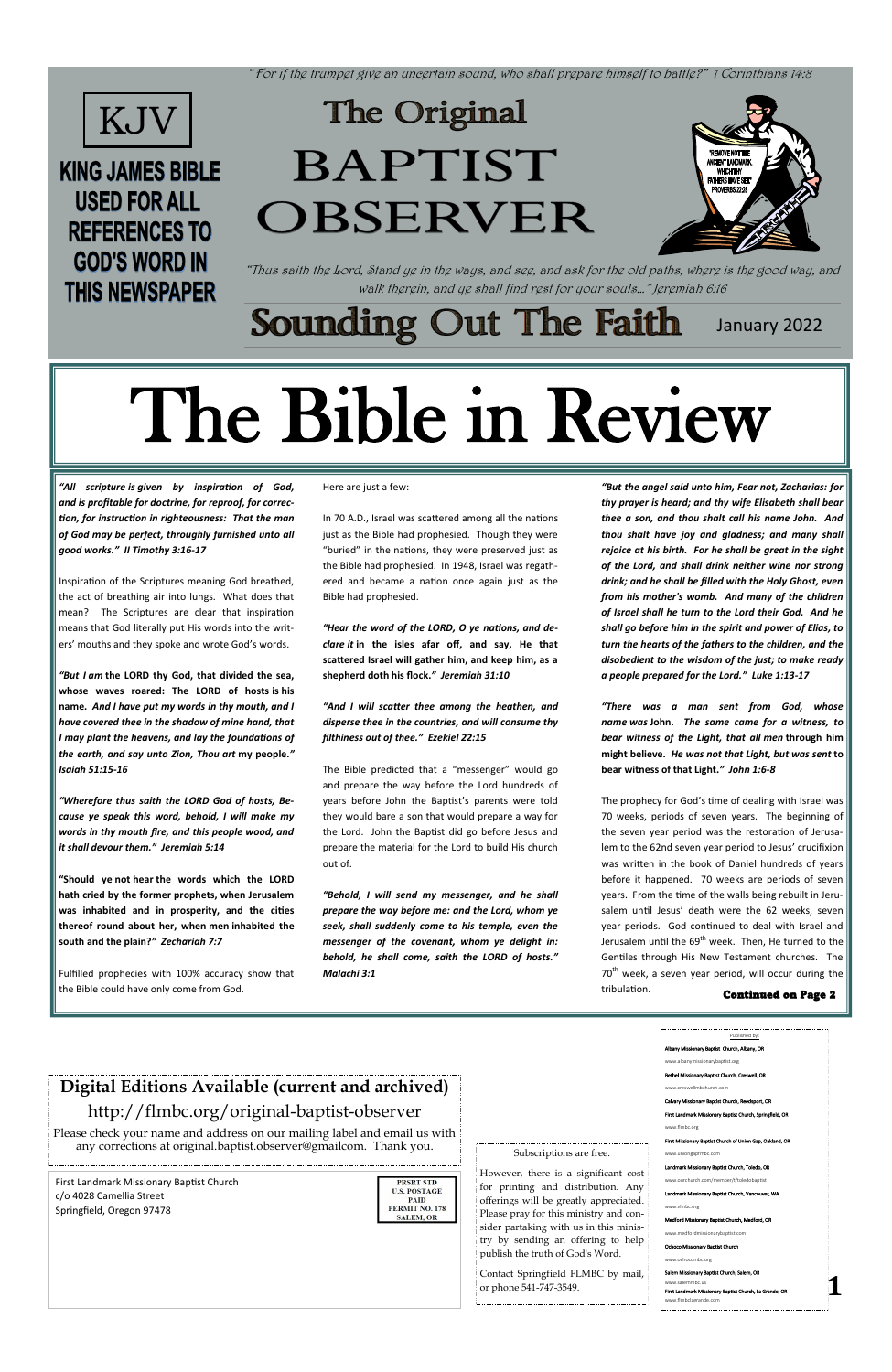**2**

*"[Seventy weeks are determined upon thy people](https://www.kingjamesbibleonline.org/Daniel-9-24/)  [and upon thy holy city, to finish the transgression,](https://www.kingjamesbibleonline.org/Daniel-9-24/)  [and to make an end of sins, and to make reconcilia](https://www.kingjamesbibleonline.org/Daniel-9-24/)[tion for iniquity, and to bring in everlasting right](https://www.kingjamesbibleonline.org/Daniel-9-24/)[eousness, and to seal up the vision and prophecy,](https://www.kingjamesbibleonline.org/Daniel-9-24/)  [and to anoint the most Holy.](https://www.kingjamesbibleonline.org/Daniel-9-24/) [Know therefore and](https://www.kingjamesbibleonline.org/Daniel-9-25/)  understand, that* **[from the going forth of the com](https://www.kingjamesbibleonline.org/Daniel-9-25/)[mandment to restore and to build Jerusalem unto](https://www.kingjamesbibleonline.org/Daniel-9-25/)  [the Messiah the Prince](https://www.kingjamesbibleonline.org/Daniel-9-25/) shall be seven weeks, and [threescore and two weeks: the street shall be built](https://www.kingjamesbibleonline.org/Daniel-9-25/)  [again, and the wall, even in troublous times.](https://www.kingjamesbibleonline.org/Daniel-9-25/)** *[And](https://www.kingjamesbibleonline.org/Daniel-9-26/)  [after threescore and two weeks shall Messiah be](https://www.kingjamesbibleonline.org/Daniel-9-26/)  [cut off, but not for himself: and the people of the](https://www.kingjamesbibleonline.org/Daniel-9-26/)  [prince that shall come shall destroy the city and the](https://www.kingjamesbibleonline.org/Daniel-9-26/)  [sanctuary; and the end thereof](https://www.kingjamesbibleonline.org/Daniel-9-26/) shall be* **with a [flood, and unto the end of the war desolations are](https://www.kingjamesbibleonline.org/Daniel-9-26/)  [determined.](https://www.kingjamesbibleonline.org/Daniel-9-26/)** *[And he shall confirm the covenant](https://www.kingjamesbibleonline.org/Daniel-9-27/)  [with many for one week: and in the midst of the](https://www.kingjamesbibleonline.org/Daniel-9-27/)  [week he shall cause the sacrifice and the oblation](https://www.kingjamesbibleonline.org/Daniel-9-27/)  [to cease, and for the overspreading of abomina](https://www.kingjamesbibleonline.org/Daniel-9-27/)tions he shall make it* **[desolate, even until the con](https://www.kingjamesbibleonline.org/Daniel-9-27/)[summation, and that determined shall be poured](https://www.kingjamesbibleonline.org/Daniel-9-27/)  [upon the desolate.](https://www.kingjamesbibleonline.org/Daniel-9-27/)***" Daniel 9:24-27*

The Bible's harmony with true science before "the science world" even knew about it shows the Scriptures are inspired by God.

Notice how the Scriptures taught us about the water cycle through the ocean before "the science world" caught up.

*"[The wind goeth toward the south, and turneth](https://www.kingjamesbibleonline.org/Ecclesiastes-1-6/)  [about unto the north; it whirleth about continually,](https://www.kingjamesbibleonline.org/Ecclesiastes-1-6/)  [and the wind returneth again according to his cir](https://www.kingjamesbibleonline.org/Ecclesiastes-1-6/)[cuits.](https://www.kingjamesbibleonline.org/Ecclesiastes-1-6/) [All the rivers run into the sea; yet the](https://www.kingjamesbibleonline.org/Ecclesiastes-1-7/)  sea is* **[not full; unto the place from whence the riv](https://www.kingjamesbibleonline.org/Ecclesiastes-1-7/)[ers come, thither they return again.](https://www.kingjamesbibleonline.org/Ecclesiastes-1-7/)***" Ecclesiastes 1:6-7*

The Scriptures also showed true science. The Creator knew that water and air had weight thousands of years before "the science world" realized the truth.

*"[For he looketh to the ends of the earth,](https://www.kingjamesbibleonline.org/Job-28-24/) and* **seeth [under the whole heaven;](https://www.kingjamesbibleonline.org/Job-28-24/)** *[To make the weight for](https://www.kingjamesbibleonline.org/Job-28-25/)  [the winds; and he weigheth the waters by measure.](https://www.kingjamesbibleonline.org/Job-28-25/)  [When he made a decree for the rain, and a way for](https://www.kingjamesbibleonline.org/Job-28-26/)  [the lightning of the thunder:](https://www.kingjamesbibleonline.org/Job-28-26/) [Then did he see it, and](https://www.kingjamesbibleonline.org/Job-28-27/)  [declare it; he prepared it, yea, and searched it out.](https://www.kingjamesbibleonline.org/Job-28-27/)" Job 28:24-27*

God, the Creator, knew the earth was round and told us in the Scriptures that it was round long before mainstream science proclaimed it so.

*"It is* **[he that sitteth upon the circle of the earth,](https://www.kingjamesbibleonline.org/Isaiah-40-22/)  [and the inhabitants thereof](https://www.kingjamesbibleonline.org/Isaiah-40-22/) are as grasshoppers; [that stretcheth out the heavens as a curtain, and](https://www.kingjamesbibleonline.org/Isaiah-40-22/)  [spreadeth them out as a tent to dwell in:](https://www.kingjamesbibleonline.org/Isaiah-40-22/)***" Isaiah 40:22*

Many people died because of the scientific falsehood that blood-letting would help people. If people would have just read the Bible and believed what God said about His creation, many people would not have died from this practice.

*"For it is* **[the life of all flesh; the blood of it](https://www.kingjamesbibleonline.org/Leviticus-17-14/) is for the [life thereof: therefore I said unto the children of](https://www.kingjamesbibleonline.org/Leviticus-17-14/)  [Israel, Ye shall eat the blood of no manner of flesh:](https://www.kingjamesbibleonline.org/Leviticus-17-14/)  for the life of all flesh is [the blood thereof: whoso](https://www.kingjamesbibleonline.org/Leviticus-17-14/)[ever eateth it shall be cut off.](https://www.kingjamesbibleonline.org/Leviticus-17-14/)***" Leviticus 17:14*

approve! *"[Now ye are clean through the word which I have](https://www.kingjamesbibleonline.org/John-15-3/)  [spoken unto you.](https://www.kingjamesbibleonline.org/John-15-3/)" John 15:3*

The importance of the Word of God is confirmed over and over in the Scriptures. God esteems His Word above all His name. If God's Word was not as good as His name, we could not trust His Word as

our sole authority. However, God cannot lie, so we know we can trust His Word. For truly, His Word is truth.

*"[I will worship toward thy holy temple, and praise](https://www.kingjamesbibleonline.org/Psalms-138-2/)  [thy name for thy lovingkindness and for thy truth:](https://www.kingjamesbibleonline.org/Psalms-138-2/)  [for thou hast magnified thy word above all thy](https://www.kingjamesbibleonline.org/Psalms-138-2/)  [name.](https://www.kingjamesbibleonline.org/Psalms-138-2/)" Psalm 138:2*

*"[That by two immutable things, in which](https://www.kingjamesbibleonline.org/Hebrews-6-18/) it was* **[impossible for God to lie, we might have a](https://www.kingjamesbibleonline.org/Hebrews-6-18/)  [strong consolation, who have fled for refuge to lay](https://www.kingjamesbibleonline.org/Hebrews-6-18/)  [hold upon the hope set before us:](https://www.kingjamesbibleonline.org/Hebrews-6-18/)***" Hebrews 6:18*

*"[Sanctify them through thy truth: thy word is](https://www.kingjamesbibleonline.org/John-17-17/)  [truth.](https://www.kingjamesbibleonline.org/John-17-17/)" John 17:17*

His Word will stand as revealed and confirmed truth forever. This means that God will not change His Word to the fancy of man, conditions, or eras. His Word is the expression of His will for mankind. Spoken words express thoughts or feelings. God's Son, Jesus, is the Living Word of God. Jesus is the expressed image of the Godhead to mankind. Therefore, God's thoughts that He chose to reveal to mankind were written down by inspiration as God dictated them to inspired men of God. Hence, we have the very Word of God written down today.

*"[Heaven and earth shall pass away, but my words](https://www.kingjamesbibleonline.org/Matthew-24-35/)  [shall not pass away.](https://www.kingjamesbibleonline.org/Matthew-24-35/)" Matthew 24:35*

*"For all flesh is* **[as grass, and all the glory of man as](https://www.kingjamesbibleonline.org/1-Peter-1-24/)  [the flower of grass. The grass withereth, and the](https://www.kingjamesbibleonline.org/1-Peter-1-24/)  [flower thereof falleth away:](https://www.kingjamesbibleonline.org/1-Peter-1-24/)** *[But the word of the](https://www.kingjamesbibleonline.org/1-Peter-1-25/)  [Lord endureth for ever. And this is the word which](https://www.kingjamesbibleonline.org/1-Peter-1-25/)  [by the gospel is preached unto you.](https://www.kingjamesbibleonline.org/1-Peter-1-25/)" I Peter 1:24- 25*

*"[In the beginning was the Word, and the Word was](https://www.kingjamesbibleonline.org/John-1-1/)  [with God, and the Word was God.](https://www.kingjamesbibleonline.org/John-1-1/) [The same was in](https://www.kingjamesbibleonline.org/John-1-2/)  [the beginning with God.](https://www.kingjamesbibleonline.org/John-1-2/) [All things were made by](https://www.kingjamesbibleonline.org/John-1-3/)  [him; and without him was not any thing made that](https://www.kingjamesbibleonline.org/John-1-3/)  [was made.](https://www.kingjamesbibleonline.org/John-1-3/) [In him was life; and the life was the](https://www.kingjamesbibleonline.org/John-1-4/)  [light of men.](https://www.kingjamesbibleonline.org/John-1-4/)" John 1:1-4*

*"[God, who at sundry times and in divers manners](https://www.kingjamesbibleonline.org/Hebrews-1-1/)  [spake in time past unto the fathers by the proph](https://www.kingjamesbibleonline.org/Hebrews-1-1/)[ets,](https://www.kingjamesbibleonline.org/Hebrews-1-1/) [Hath in these last days spoken unto us](https://www.kingjamesbibleonline.org/Hebrews-1-2/)  by his* **[Son, whom he hath appointed heir of all](https://www.kingjamesbibleonline.org/Hebrews-1-2/)  [things, by whom also he made the worlds;](https://www.kingjamesbibleonline.org/Hebrews-1-2/)** *[Who](https://www.kingjamesbibleonline.org/Hebrews-1-3/)  [being the brightness of](https://www.kingjamesbibleonline.org/Hebrews-1-3/) his* **glory, and the express [image of his person, and upholding all things by](https://www.kingjamesbibleonline.org/Hebrews-1-3/)  [the word of his power, when he had by himself](https://www.kingjamesbibleonline.org/Hebrews-1-3/)  [purged our sins, sat down on the right hand of the](https://www.kingjamesbibleonline.org/Hebrews-1-3/)  [Majesty on high;](https://www.kingjamesbibleonline.org/Hebrews-1-3/)***" Hebrews 1:1-3*

God's Word is forever settled in Heaven. It is to be

received or rejected as it is because God is not a changeable deity. His Word is settled.

#### *"[For ever, O LORD, thy word is settled in heaven.](https://www.kingjamesbibleonline.org/Psalms-119-89/)" Psalm 119:89*

His Word is His means of cleansing for mankind. It tells of the blood of Christ that really cleanses our souls. It also sanctifies one's life for service after one is saved. The Word is said to be God's cleansing means because it conveys His truth to the minds. The Holy Spirit then can work on the soul that is confronted with truth.

*"[Wherewithal shall a young man cleanse his way?](https://www.kingjamesbibleonline.org/Psalms-119-9/)  by taking heed thereto [according to thy word.](https://www.kingjamesbibleonline.org/Psalms-119-9/)" Psalm 119:9*

*"[And from Jesus Christ,](https://www.kingjamesbibleonline.org/Revelation-1-5/) who is* **the faithful witness, and [the first begotten of the dead, and the prince](https://www.kingjamesbibleonline.org/Revelation-1-5/)  [of the kings of the earth. Unto him that loved us, and](https://www.kingjamesbibleonline.org/Revelation-1-5/)  [washed us from our sins in his own blood,](https://www.kingjamesbibleonline.org/Revelation-1-5/)***" Revelation 1:5*

*"[For with the heart man believeth unto righteousness;](https://www.kingjamesbibleonline.org/Romans-10-10/)  [and with the mouth confession is made unto salvation.](https://www.kingjamesbibleonline.org/Romans-10-10/)  [For the scripture saith, Whosoever believeth on him](https://www.kingjamesbibleonline.org/Romans-10-11/)  [shall not be ashamed.](https://www.kingjamesbibleonline.org/Romans-10-11/) [For there is no difference be](https://www.kingjamesbibleonline.org/Romans-10-12/)[tween the Jew and the Greek: for the same Lord over all](https://www.kingjamesbibleonline.org/Romans-10-12/)  [is rich unto all that call upon him.](https://www.kingjamesbibleonline.org/Romans-10-12/) [For whosoever shall](https://www.kingjamesbibleonline.org/Romans-10-13/)  [call upon the name of the Lord shall be saved.](https://www.kingjamesbibleonline.org/Romans-10-13/) [How then](https://www.kingjamesbibleonline.org/Romans-10-14/)  [shall they call on him in whom they have not believed?](https://www.kingjamesbibleonline.org/Romans-10-14/)  [and how shall they believe in him of whom they have](https://www.kingjamesbibleonline.org/Romans-10-14/)  [not heard? and how shall they hear without a preacher?](https://www.kingjamesbibleonline.org/Romans-10-14/)  [And how shall they preach, except they be sent? as it is](https://www.kingjamesbibleonline.org/Romans-10-15/)  [written, How beautiful are the feet of them that preach](https://www.kingjamesbibleonline.org/Romans-10-15/)  [the gospel of peace, and bring glad tidings of good](https://www.kingjamesbibleonline.org/Romans-10-15/)  [things!](https://www.kingjamesbibleonline.org/Romans-10-15/) [But they have not all obeyed the gospel. For](https://www.kingjamesbibleonline.org/Romans-10-16/)  [Esaias saith, Lord, who hath believed our report?](https://www.kingjamesbibleonline.org/Romans-10-16/) [So](https://www.kingjamesbibleonline.org/Romans-10-17/)  then faith cometh [by hearing, and hearing by the word](https://www.kingjamesbibleonline.org/Romans-10-17/)  [of God.](https://www.kingjamesbibleonline.org/Romans-10-17/)" Romans 10:10-17*

God's Word will remain the truth whether it is believed or not. This simply means that the truth will remain the truth, regardless of what one does about it. One can do nothing that will keep the truth from remaining the truth. One can benefit from the truth by believing and practicing it, but regardless of what man decides to do with truth, it will remain the truth.

#### *"[For we can do nothing against the truth, but for the](https://www.kingjamesbibleonline.org/2-Corinthians-13-8/)  [truth.](https://www.kingjamesbibleonline.org/2-Corinthians-13-8/)" II Corinthians 13:8*

The Bible contains the mind of God, the state of man, the way of salvation, the doom of sinners, and the happiness of believers.

Its doctrines are holy, its precepts are binding, its histories are true, and its decisions immutable.

Read the Bible to be wise, believe it to be saved, and practice it to be holy.

It contains light to direct you, food to support you, and comfort to cheer you.

It is the traveler's map, the pilgrim's staff, the pilot's compass, the soldier's sword, and the Christian's charter.

Christ is the subject, our good is its design, and the glory of God is its end. It should fill the memory, rule the heart, and guide the feet.

Read it slowly, frequently, and prayerfully. It is given to you in life, will be opened in the judgment, and be remembered forever.

It involves the highest responsibility, rewards the greatest labor, and condemns all who trifle with its holy precepts.

*"The law of the LORD is [perfect, converting the soul: the](https://www.kingjamesbibleonline.org/Psalms-19-7/)  testimony of the LORD is [sure, making wise the simple.](https://www.kingjamesbibleonline.org/Psalms-19-7/)  The statutes of the LORD are [right, rejoicing the heart:](https://www.kingjamesbibleonline.org/Psalms-19-8/)  [the commandment of the LORD](https://www.kingjamesbibleonline.org/Psalms-19-8/) is pure, enlightening the [eyes.](https://www.kingjamesbibleonline.org/Psalms-19-8/) The fear of the LORD is [clean, enduring for ever:](https://www.kingjamesbibleonline.org/Psalms-19-9/)  [the judgments of the LORD](https://www.kingjamesbibleonline.org/Psalms-19-9/) are true and righteous alto[gether.](https://www.kingjamesbibleonline.org/Psalms-19-9/) [More to be desired](https://www.kingjamesbibleonline.org/Psalms-19-10/) are they than gold, yea, [than much fine gold: sweeter also than honey and the](https://www.kingjamesbibleonline.org/Psalms-19-10/)  [honeycomb.](https://www.kingjamesbibleonline.org/Psalms-19-10/) [Moreover by them is thy servant](https://www.kingjamesbibleonline.org/Psalms-19-11/)  warned: and [in keeping of them](https://www.kingjamesbibleonline.org/Psalms-19-11/) there is great reward." Psalm 19:7-11*

**2**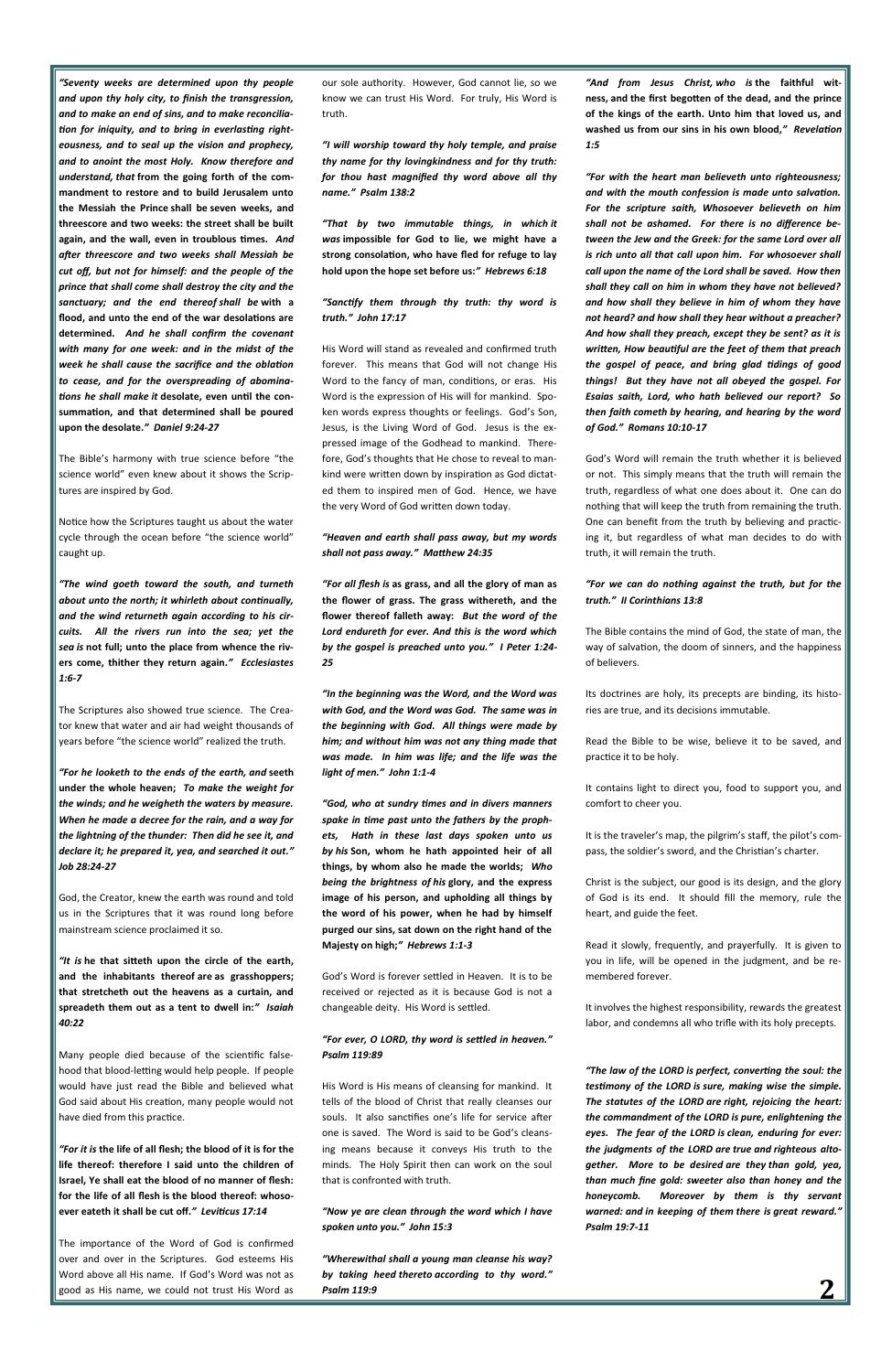Faith: belief; trust in the honesty and truth of another; unshaken adherence; a system of doctrine

This definition of "belief" is not what the Bible teaches concerning faith. Trust in the honesty and truth of another is what the Bible teaches concerning saving faith. The living faith for a child of God is the unshaken adherence that Jesus Christ is the Lord of life and all things. The child of God should be living in faith knowing that nothing is too hard for God and He can take care of whatever may come into their life. The faith once delivered to the saints is the system of doctrine that Jesus gave to His New Testament churches to preach and contend for.

God must be believed in by faith for one to be born again. No one can see God with his physical eye. Believing intellectually that God is the Creator of all things as one sees His Creation is not faith. It is not saving faith, but simply a "belief" or a "conviction". Believing in God and that He created all things can be a necessary beginning place for one to experience a personal relationship with God, but it is not saving faith. Just a general belief in God as Creator is not the faith that the Bible teaches us about for one to be saved.

#### *"[Now faith is the substance of things hoped for, the](https://www.kingjamesbibleonline.org/Hebrews-11-1/)  [evidence of things not seen.](https://www.kingjamesbibleonline.org/Hebrews-11-1/)" Hebrews 11:1*

Personal trust in Jesus Christ as Savior who can cleanse from sin is saving faith. It takes trusting that Jesus will save you as He promised He would. One must put themselves in the hand of God believing that He cares for them.

*"[For by grace are ye saved through faith; and that](https://www.kingjamesbibleonline.org/Ephesians-2-8/)  [not of yourselves:](https://www.kingjamesbibleonline.org/Ephesians-2-8/) it is* **the gift of God:** *[Not of works,](https://www.kingjamesbibleonline.org/Ephesians-2-9/)  [lest any man should boast.](https://www.kingjamesbibleonline.org/Ephesians-2-9/)" Ephesians 2:8-9*

The salvation of a soul can only come through faith, after repentance has been made to God.

*"[Testifying both to the Jews, and also to the Greeks,](https://www.kingjamesbibleonline.org/Acts-20-21/)  [repentance toward God, and faith toward our Lord](https://www.kingjamesbibleonline.org/Acts-20-21/)  [Jesus Christ.](https://www.kingjamesbibleonline.org/Acts-20-21/)" Acts 20:21*

*"[Therefore being justified by faith, we have peace](https://www.kingjamesbibleonline.org/Romans-5-1/)  [with God through our Lord Jesus Christ:](https://www.kingjamesbibleonline.org/Romans-5-1/)" Romans* 

*5:1*

This saving faith is completely trusting in Jesus and not one's own works in order to be saved.

*"[For we ourselves also were sometimes foolish, dis](https://www.kingjamesbibleonline.org/Titus-3-3/)[obedient,](https://www.kingjamesbibleonline.org/Titus-3-3/) deceived, serving divers lusts and pleas[ures, living in malice and envy, hateful,](https://www.kingjamesbibleonline.org/Titus-3-3/) and* **hating [one another.](https://www.kingjamesbibleonline.org/Titus-3-3/)** *[But after that the kindness and love](https://www.kingjamesbibleonline.org/Titus-3-4/)  [of God our Saviour toward man appeared,](https://www.kingjamesbibleonline.org/Titus-3-4/) [Not by](https://www.kingjamesbibleonline.org/Titus-3-5/)  [works of righteousness which we have done, but](https://www.kingjamesbibleonline.org/Titus-3-5/)  [according to his mercy he saved us, by the washing](https://www.kingjamesbibleonline.org/Titus-3-5/)  [of regeneration, and renewing of the Holy Ghost;](https://www.kingjamesbibleonline.org/Titus-3-5/)  [Which he shed on us abundantly through Jesus](https://www.kingjamesbibleonline.org/Titus-3-6/)  [Christ our Saviour;](https://www.kingjamesbibleonline.org/Titus-3-6/) [That being justified by his grace,](https://www.kingjamesbibleonline.org/Titus-3-7/)  [we should be made heirs according to the hope of](https://www.kingjamesbibleonline.org/Titus-3-7/)  [eternal life.](https://www.kingjamesbibleonline.org/Titus-3-7/)" Titus 3:3-7*

*"[Who hath saved us, and called](https://www.kingjamesbibleonline.org/2-Timothy-1-9/) us* **with an holy call[ing, not according to our works, but according to his](https://www.kingjamesbibleonline.org/2-Timothy-1-9/)**  **[own purpose and grace, which was given us in](https://www.kingjamesbibleonline.org/2-Timothy-1-9/)  [Christ Jesus before the world began,](https://www.kingjamesbibleonline.org/2-Timothy-1-9/)** *[But is now](https://www.kingjamesbibleonline.org/2-Timothy-1-10/)  [made manifest by the appearing of our Saviour Je](https://www.kingjamesbibleonline.org/2-Timothy-1-10/)[sus Christ, who hath abolished death, and hath](https://www.kingjamesbibleonline.org/2-Timothy-1-10/)  [brought life and immortality to light through the](https://www.kingjamesbibleonline.org/2-Timothy-1-10/)  [gospel:](https://www.kingjamesbibleonline.org/2-Timothy-1-10/)" II Timothy 1:9-10*

Salvation comes only through saving faith. It is not of man and his works by any means. Man's works cannot be involved in any aspect of saving faith or else there can be no grace. Without grace, the unmerited favor of God, man would have place to boast and thus, remove all the glory belonging to God alone.

*"Therefore it is* **[of faith, that](https://www.kingjamesbibleonline.org/Romans-4-16/) it might be by grace; to [the end the promise might be sure to all the seed;](https://www.kingjamesbibleonline.org/Romans-4-16/)  [not to that only which is of the law, but to that also](https://www.kingjamesbibleonline.org/Romans-4-16/)  [which is of the faith of Abraham; who is the father](https://www.kingjamesbibleonline.org/Romans-4-16/)  [of us all,](https://www.kingjamesbibleonline.org/Romans-4-16/)***" Romans 4:16*

> The New Testament system of doctrines of the Lord's New Testament churches is called "the faith". It means there is a unity of doctrine. These doctrines are in complete harmony with each other in God's Word.

*"And if by grace, then is it* **[no more of works: other](https://www.kingjamesbibleonline.org/Romans-11-6/)[wise grace is no more grace. But if](https://www.kingjamesbibleonline.org/Romans-11-6/) it be of works, [then is it no more grace: otherwise work is no more](https://www.kingjamesbibleonline.org/Romans-11-6/)  [work.](https://www.kingjamesbibleonline.org/Romans-11-6/)***" Romans 11:6*

*"In whom ye also trusted***[, after that ye heard the](https://www.kingjamesbibleonline.org/Ephesians-1-13/)  [word of truth, the gospel of your salvation: in](https://www.kingjamesbibleonline.org/Ephesians-1-13/)  [whom also after that ye believed, ye were sealed](https://www.kingjamesbibleonline.org/Ephesians-1-13/)  [with that holy Spirit of promise,](https://www.kingjamesbibleonline.org/Ephesians-1-13/)***" Ephesians 1:13*

*"[Knowing that a man is not justified by the works of](https://www.kingjamesbibleonline.org/Galatians-2-16/)  [the law, but by the faith of Jesus Christ, even we](https://www.kingjamesbibleonline.org/Galatians-2-16/)  [have believed in Jesus Christ, that we might be justi](https://www.kingjamesbibleonline.org/Galatians-2-16/)[fied by the faith of Christ, and not by the works of](https://www.kingjamesbibleonline.org/Galatians-2-16/)  [the law: for by the works of the law shall no flesh](https://www.kingjamesbibleonline.org/Galatians-2-16/)  [be justified.](https://www.kingjamesbibleonline.org/Galatians-2-16/)" Galatians 2:16*

Living faith for the child of God can be increased, developed, strengthened, and/or diminished depending on what one is doing with the Word of God.

*"So then faith cometh* **[by hearing, and hearing by](https://www.kingjamesbibleonline.org/Romans-10-17/)  [the word of God.](https://www.kingjamesbibleonline.org/Romans-10-17/)***" Romans 10:17*

*"[And the apostles said unto the Lord, Increase our](https://www.kingjamesbibleonline.org/Luke-17-5/)  [faith.](https://www.kingjamesbibleonline.org/Luke-17-5/)" Luke 17:5*

*"[For we stretch not ourselves beyond](https://www.kingjamesbibleonline.org/2-Corinthians-10-14/) our measure***, [as though we reached not unto you: for we are](https://www.kingjamesbibleonline.org/2-Corinthians-10-14/)  [come as far as to you also in](https://www.kingjamesbibleonline.org/2-Corinthians-10-14/) preaching the gospel [of Christ:](https://www.kingjamesbibleonline.org/2-Corinthians-10-14/)** *[Not boasting of things with](https://www.kingjamesbibleonline.org/2-Corinthians-10-15/)out our* **measure, [that is, of other men's labours;](https://www.kingjamesbibleonline.org/2-Corinthians-10-15/)  [but having hope, when your faith is increased, that](https://www.kingjamesbibleonline.org/2-Corinthians-10-15/)  [we shall be enlarged by you according to our rule](https://www.kingjamesbibleonline.org/2-Corinthians-10-15/)  [abundantly,](https://www.kingjamesbibleonline.org/2-Corinthians-10-15/)***" II Corinthians 10:14-15*

Consider Abraham's faith. We know there were times when Abraham's faith was weak. (in Egypt, with Hagar, etc.) However, we see by the Scriptures that there were times when Abraham believed God and understood that even though things seemed impossible, there was nothing too hard for God. Abraham fully believed and had an unshaken adherence to the Word of God.

*"[He staggered not at the promise of God through](https://www.kingjamesbibleonline.org/Romans-4-20/)  [unbelief; but was strong in faith, giving glory to](https://www.kingjamesbibleonline.org/Romans-4-20/)  [God;](https://www.kingjamesbibleonline.org/Romans-4-20/)" Romans 4:20*

----------------------------

The child of God can only have this living faith while trusting in the promises of God's Word. We must be reminded daily through study of God's Word that God is faithful. Lessons of experience can teach us faith if we are willing to learn. In the example of Lazarus in the Scriptures, Jesus was glad that He wasn't present when Lazarus died so that His disciples would believe. This was not believing to the saving of their souls; they were already saved. Jesus was trying to teach them living faith. The faith for a child of God to believe and trust God in their everyday lives. Without looking into the Word of! God daily, a child of God can forget who he is and what God can do for him.

*"[Then said his disciples, Lord, if he sleep, he shall do well.](https://www.kingjamesbibleonline.org/John-11-12/)  [Howbeit Jesus spake of his death: but they thought that](https://www.kingjamesbibleonline.org/John-11-13/)  [he had spoken of taking of rest in sleep.](https://www.kingjamesbibleonline.org/John-11-13/) [Then said Jesus](https://www.kingjamesbibleonline.org/John-11-14/)  [unto them plainly,](https://www.kingjamesbibleonline.org/John-11-14/) Lazarus is dead. And I am glad for [your sakes that I was not there, to the intent ye may](https://www.kingjamesbibleonline.org/John-11-15/)  [believe; nevertheless let us go unto him.](https://www.kingjamesbibleonline.org/John-11-15/)" John 11:12-15*

*"[But be ye doers of the word, and not hearers only, de](https://www.kingjamesbibleonline.org/James-1-22/)[ceiving your own selves.](https://www.kingjamesbibleonline.org/James-1-22/) [For if any be a hearer of the](https://www.kingjamesbibleonline.org/James-1-23/)  [word, and not a doer, he is like unto a man beholding his](https://www.kingjamesbibleonline.org/James-1-23/)  [natural face in a glass:](https://www.kingjamesbibleonline.org/James-1-23/) [For he beholdeth himself, and](https://www.kingjamesbibleonline.org/James-1-24/)  [goeth his way, and straightway forgetteth what manner](https://www.kingjamesbibleonline.org/James-1-24/)  [of man he was.](https://www.kingjamesbibleonline.org/James-1-24/) [But whoso looketh into the perfect law](https://www.kingjamesbibleonline.org/James-1-25/)  [of liberty, and continueth](https://www.kingjamesbibleonline.org/James-1-25/) therein***, he being not a for[getful hearer, but a doer of the work, this man shall be](https://www.kingjamesbibleonline.org/James-1-25/)  [blessed in his deed.](https://www.kingjamesbibleonline.org/James-1-25/)***" James 1:22-25*

*"There is* **[one body, and one Spirit, even as ye are called](https://www.kingjamesbibleonline.org/Ephesians-4-4/)  [in one hope of your calling;](https://www.kingjamesbibleonline.org/Ephesians-4-4/)** *[One Lord, one faith, one](https://www.kingjamesbibleonline.org/Ephesians-4-5/)  [baptism,](https://www.kingjamesbibleonline.org/Ephesians-4-5/) [One God and Father of all, who](https://www.kingjamesbibleonline.org/Ephesians-4-6/) is* **above all, [and through all, and in you all.](https://www.kingjamesbibleonline.org/Ephesians-4-6/)***" Ephesians 4:4-6*

As New Testament churches, the Bible teaches us to contend for the faith. We are to guard it with our lives. The very truth of God, the faith, is worth giving one's life to it! and for it if necessary.

*"[Beloved, when I gave all diligence to write unto you of](https://www.kingjamesbibleonline.org/Jude-1-3/)  [the common salvation, it was needful for me to write](https://www.kingjamesbibleonline.org/Jude-1-3/)  unto you, and exhort you* **[that ye should earnestly con-](https://www.kingjamesbibleonline.org/Jude-1-3/)**

**[tend for the faith which was once delivered unto the](https://www.kingjamesbibleonline.org/Jude-1-3/)  [saints.](https://www.kingjamesbibleonline.org/Jude-1-3/)** *[For there are certain men crept in unawares, who](https://www.kingjamesbibleonline.org/Jude-1-4/)  [were before of old ordained to this condemnation, un](https://www.kingjamesbibleonline.org/Jude-1-4/)[godly men, turning the grace of our God into lascivious](https://www.kingjamesbibleonline.org/Jude-1-4/)[ness, and denying the only Lord God, and our Lord Jesus](https://www.kingjamesbibleonline.org/Jude-1-4/)  [Christ.](https://www.kingjamesbibleonline.org/Jude-1-4/)" Jude 3, 4*

In Revelation 2:13, Jesus called "the faith", His faith. These doctrines do not belong to men or even churches. These doctrines are the Lord's that He has placed inside His New Testament churches to uphold and support the faith.

*"[I know thy works, and where thou dwellest,](https://www.kingjamesbibleonline.org/Revelation-2-13/) even* **where Satan's seat [is: and thou holdest fast my name, and hast](https://www.kingjamesbibleonline.org/Revelation-2-13/)  [not denied my faith, even in those days wherein Anti](https://www.kingjamesbibleonline.org/Revelation-2-13/)pas was [my faithful martyr, who was slain among you,](https://www.kingjamesbibleonline.org/Revelation-2-13/)  [where Satan dwelleth.](https://www.kingjamesbibleonline.org/Revelation-2-13/)***" Revelation 2:13*

# Faith

## Saving Faith, Living Faith, and The Faith Once Delivered to the Saints